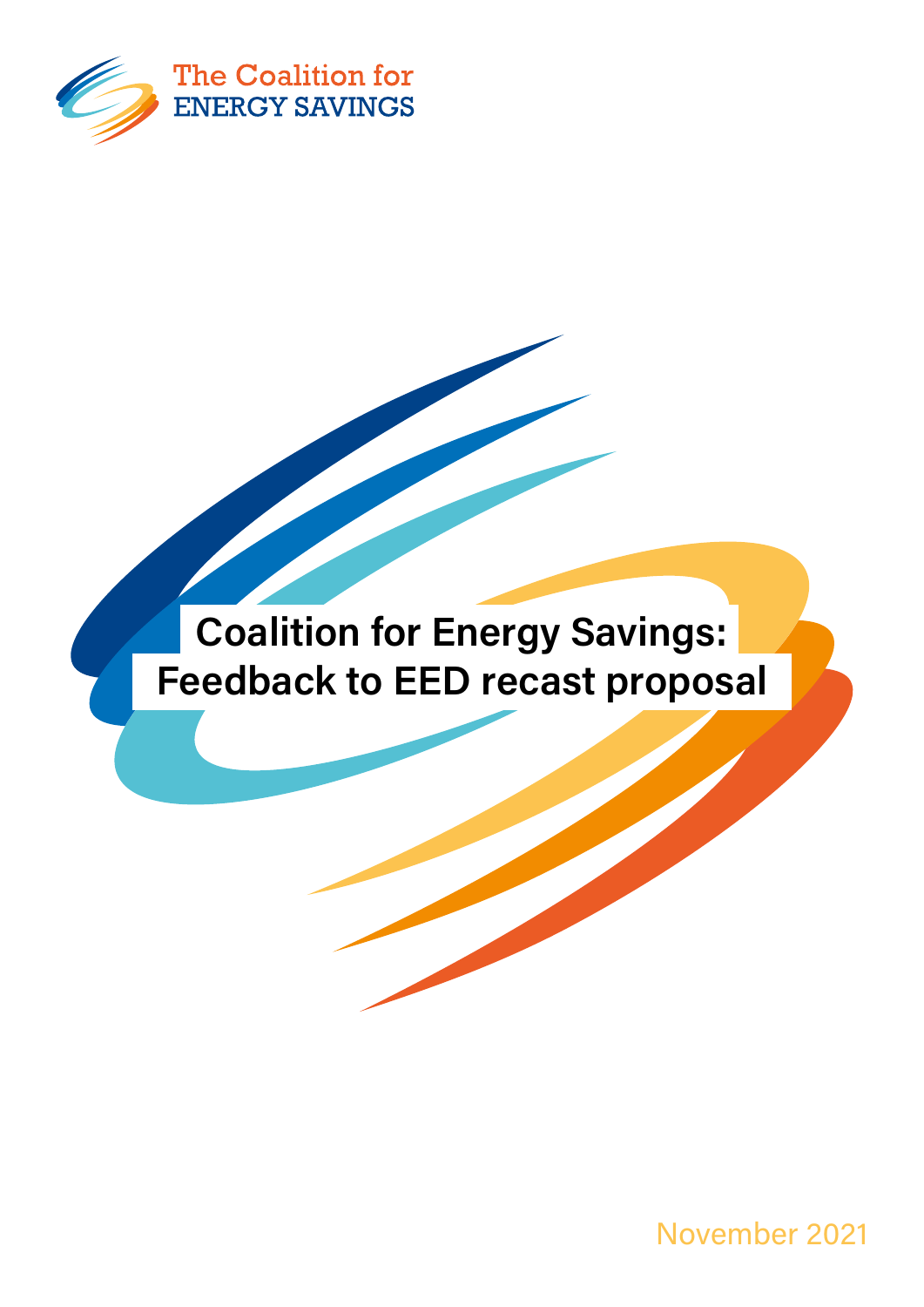

## *Coalition for Energy Savings: Feedback to EED recast proposal*

The Coalition for Energy Savings is thankful for the opportunity to provide feedback on the Energy Efficiency Directive (EED) recast proposal. We believe that the EED recast is a core element of the Fit for 55 package as energy savings are the prerequisite to reach Europe's 2030 energy and climate targets in an affordable way. The Commission's proposal is a solid basis to strengthen the energy efficiency framework and accelerate the delivery of energy savings in Europe, but more is still possible and achievable.

The increase of the energy efficiency target for 2030 to 36% for final energy consumption and 39% for primary energy consumption remains in the lower end of what is achievable through measures that make economic sense. The Coalition recommends to step-up ambition of the energy efficiency target to at least 40% (PRIMES 2007) and to 17% (PRIMES 2020) which is supported by a recent assessment of the cost-effective energy savings potential in Europe.

We welcome the introduction of a binding EU energy efficiency target for 2030; however, to fully ensure that Member State deliver their share and the EU target is achieved, national binding contributions are necessary. This will provide certainty for all actors, including businesses and investors. We also support the introduction of a formula for Member States to calculate their national contributions to the EU target. We note however that only the use of the formula is binding, not its result, which leaves the possibility for Member States to adjust their contributions to national circumstances. This level of discretion undermines the effectiveness of the formula and the achievement of the 2030 EU target.

The Coalition also supports the introduction of a gap filler mechanism which requires Member States diverging from their trajectory to get back on track within one year of the Commission's assessment. To improve enforceability, binding milestones should be introduced as this will reinforce the role of the trajectories and the gap filler mechanism.

The Energy Savings Obligation remains a core article of the EED. In that sense, we recommend increasing the annual rate to at least 2% to support the achievement of a higher energy efficiency target. In addition, we support that a minimum share of savings is achieved among people affected by energy poverty, vulnerable customers and people living in social housing, while noting that the scope of this ringfencing should be enlarged to low-income households and be properly monitored and implemented.

We also support the extension of the obligation to renovate 3% of floor area per year to all public buildings owned by public bodies. However, to ensure that public bodies also rent the most performing buildings, the public procurement rules should be strengthened by requiring that contracting authorities only make new rental agreements for buildings that are nearly-zero energy buildings (NZEB). Finally, we support the deletion of the alternative approach to renovation and the increase of the requirement's depth to require that all renovations achieve NZEB standards.

To broaden energy efficiency actions of the public sector beyond the renovation of their buildings, we are also pleased to see the introduction of a new target for all public bodies to reduce their total final energy consumption by at least 1.7% per year.